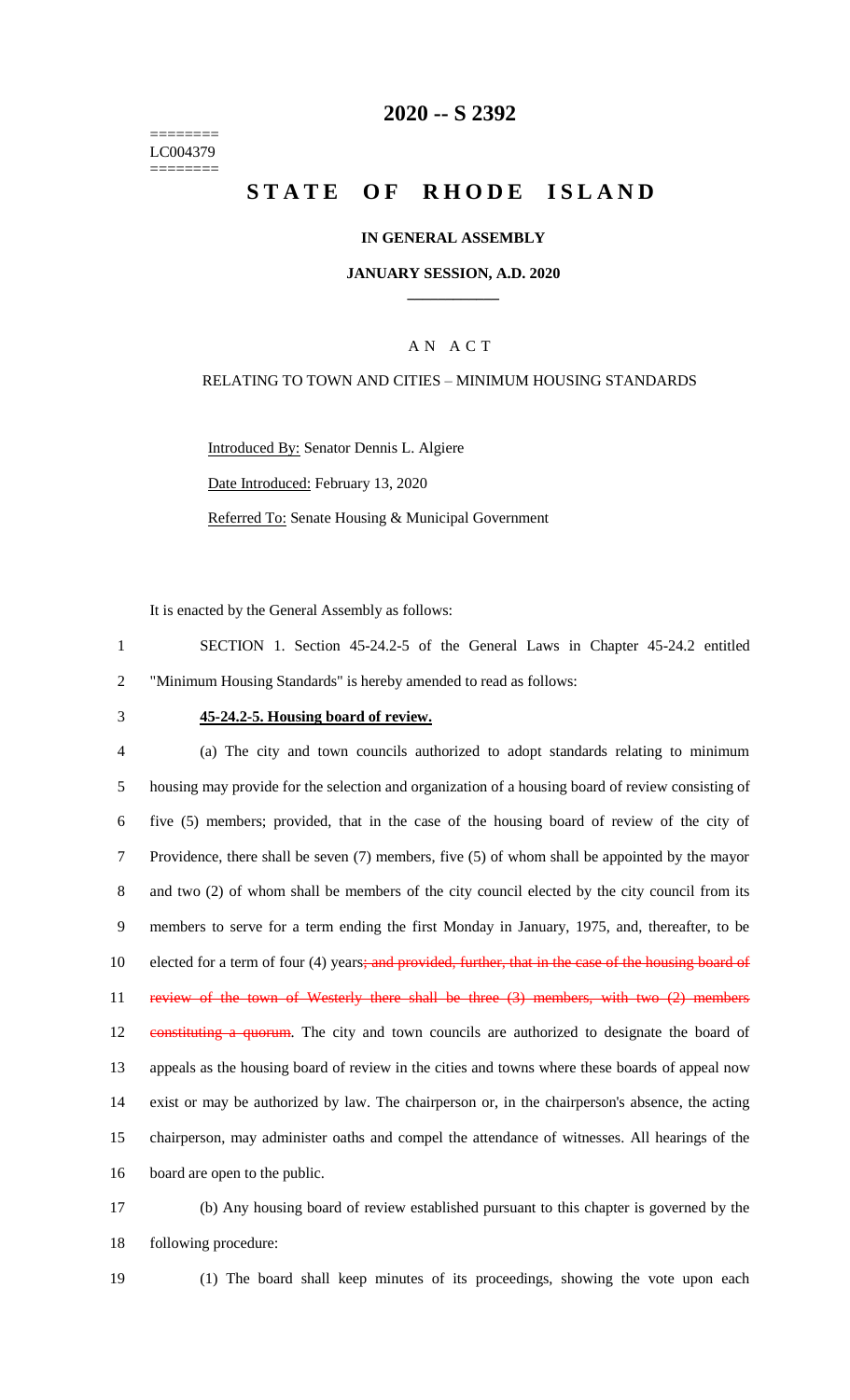question, and shall keep records of its decisions and findings and the reasons therefor, and of its examinations and other official actions, all of which shall be filed immediately in the office of the board and are a public record.

 (2) Appeals to the board may be taken by any person upon whom a compliance order has been issued by the enforcing officer. The period in which the appeal may be taken shall be prescribed by ordinance or by the rules of the board. The appeals shall be filed with the board and shall specify the grounds of the appeal. The board shall immediately transmit a copy of the appeal to the enforcing officer. Upon receipt by the enforcing officer of the appeal, he or she shall immediately transmit to the board all the papers constituting the record upon which the compliance order was based.

 (3) An appeal shall stay all proceedings in furtherance of the action appealed from unless the enforcing officer from whom the appeal is taken certifies to the board, after notice of the appeal has been transmitted to the officer, that, by reason of facts stated in the certificate, a stay would, in his or her opinion, cause a serious hazard or immediate peril to the health or safety of the occupants of a dwelling or of the public. In that case proceedings shall not be stayed except by a restraining order which may be granted by a court of competent jurisdiction on application and upon notice of the enforcing officer from whose order the appeal is taken and on due cause shown.

 (4) The board shall fix a reasonable time for the hearing of the appeal, give due notice to the party making the appeal and the enforcing officer, and decide the appeal within a reasonable time. At the hearing any party may appear in person or by agent or attorney.

(c) The housing board of review has the following powers:

 (1) The housing board of review has the power to hear and decide appeals where it is alleged that there is error in any order, requirement, decision, or determination made by an enforcing officer in the enforcement of this chapter or any ordinance, rule, or regulation adopted pursuant to the authority of this chapter.

 (2) Where, by reason of an extraordinary and exceptional condition or situation unique to the property involved, the strict application of any ordinance, rule, or regulation adopted pursuant to the authority of this chapter would result in peculiar and exceptional difficulties to, or exceptional and undue hardship upon, the person upon whom a compliance order has been issued, the housing board of review has the power to vary from this strict application to the least extent necessary to relieve difficulties or hardship; provided, that relief may be granted without substantial detriment to public health, safety, morals, and general welfare, and without substantial impairment of the intent and purpose of the ordinance, rule, or regulation.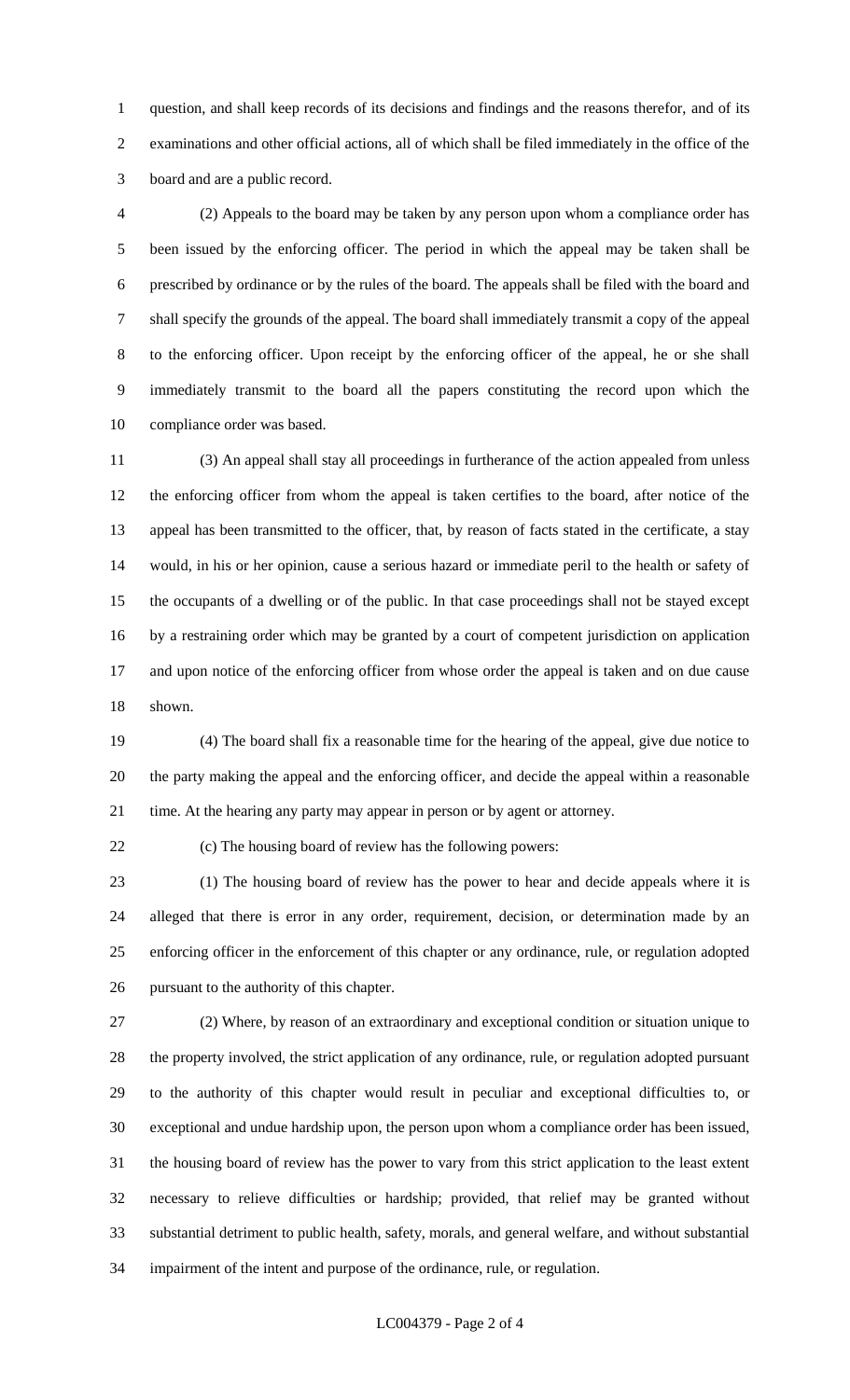(3) In exercising the powers established by this section, the board may, in conformity with the provisions of this chapter, reverse or affirm, wholly or partly, or may modify any order, requirement, decision, or determination of the enforcing officer, and may make an order, requirement, decision, or determination that ought to be made, and to that end has all the powers of the enforcing officer from whom the appeal was taken.

- (4) In order to hear an appeal, a quorum of three (3) members of the board must be present. A concurring vote of a majority of the members of the board present at the hearing is necessary to reverse or modify any order or decision of the enforcing officer and to authorize a variance or modification in the application of any provisions of any ordinance, rule, or regulation adopted pursuant to the authority of this chapter. In the event of a tie vote, the order of the enforcing officer is deemed to be sustained. Except as provided in § 45-24.2-6 of this chapter, the findings of the board are conclusive with respect to questions of fact and may be reviewed only as to questions of law.
- 
- SECTION 2. This act shall take effect upon passage.

#### ======== LC004379 ========